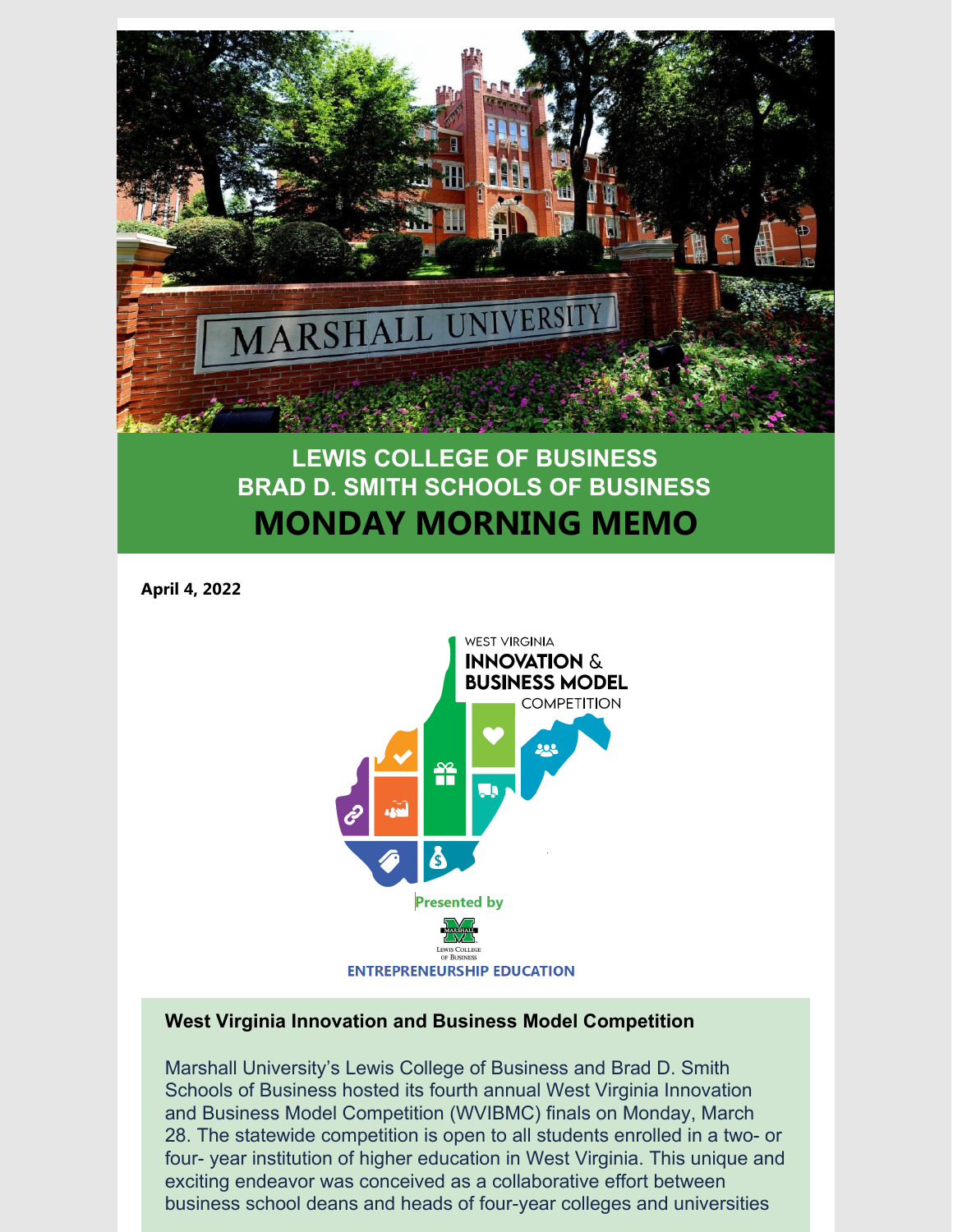in West Virginia in 2018 to foster innovation and entrepreneurship across the state. This student competition also owes its origin to the Design for Delight event hosted by Marshall in collaboration with Brad D. Smith and Intuit in 2017.

The focus of the competition is designing desirable and workable business models that are attractive to investors. Students learn and apply a blend of entrepreneurial best practices like design thinking, business model canvas, and lean startup to identify problems, create gamechanging solutions, and develop business models by testing their assumptions on real customers. The WVIBMC is enthusiastic about giving students the mindset and tools they need to innovate high-impact businesses that will change their lives and the lives of those in West Virginia and beyond.

Lewis College of Business faculty member, Olen York trained entrepreneurship faculty from business schools around West Virginia, who in turn, trained their student entrepreneurs to invent new business ideas. As part of the competition, participating institutions hosted a campus qualifier, where they selected their top team to move on to the finals. At the finals, they presented their business models and answered questions from the judges.

The Marshall campus qualifier was March 2, 2022. Seven teams took part including:

- The Youth Center by Hallie McCoy (BBA Entrepreneurship and Marketing) and George Urling (Cyber Forensics and Security);
- SB2E by Ethan Layne (BBA Entrepreneurship and Accounting) and Hafsa Jumani (MBA);
- ·WV Mobile Farmer's Market by Thomas Smith (BBA Entrepreneurship and Management)
- WV Hiking Outdoors by Vishnu Kasireddy (MS Biology);
- TherApuetics by Tanner Paugh (BBA Entrepreneurship);
- ·Quick Cutz by Travis Cox (BBA Entrepreneurship and Marketing); and
- Wildflower Homes by Katelyn Spears (BBA Entrepreneurship) and Sydney Adkins (Anthropology).

The winner of the Marshall University Qualifying Event was Wildflower Homes. The team advanced to the WVIBMC Finals Event and received \$500. Dr. Bill Bissett, president and CEO of the Huntington Regional Chamber of Commerce, served as the master of ceremonies for the event. Judges were professors from the Lewis College of Business and included Dr. Nabaneeta Biswas, assistant professor of economics; Dr. Susan Lanham, associate professor of accounting; Dr. Monisha Gupta, assistant professor of marketing; Dr. Kevin Knotts, assistant professor of management, and Kevin Levine, adjunct instructor.

The WVIBMC Finals Event was Monday, March 28. Marshall President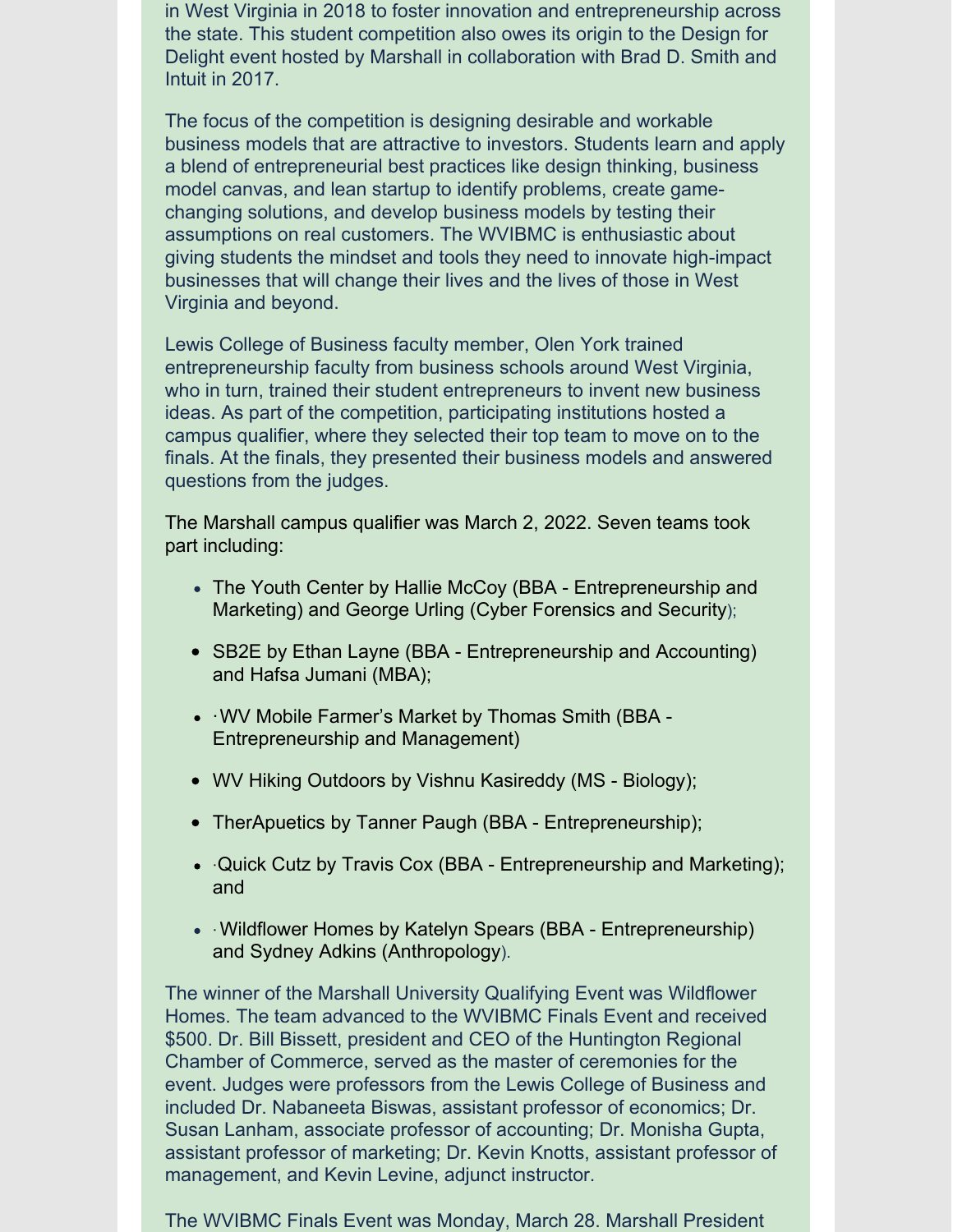Brad D. Smith made opening remarks, encouraging students to take advantage of opportunities and pursue their dreams. Five teams from Concord, Glenville, WVU, WV Wesleyan, and Marshall presented.

**First prize (\$3,000)** went to Anna Cummings, an Entrepreneurship/ Innovation and Management double major from WVU. Anna's new venture is named Earring BackTrack and is a device that allows an individual to easily remove and/or apply the stainless-steel backs to an earring stem once inserted through the piercing. Anna was coached by Anne Jones, director of entrepreneurship and StartUp WV, and Dr. Carrie White, executive director of LaunchLab.



**Second prize (\$2,000)** went to Derek Hess, Elizabeth Harvey, and Taylor Pugh from West Virginia Wesleyan College for their new venture concept named Incubation Productions, a startup focused on drawing video production and filmmaking to the State of West Virginia. They were coached by Dr. Tracie Dodson and Dr. Josh Beck, business faculty at WV Wesleyan College.

**Third prize (\$1,000)** went to Marshawn Kelley, Marcus Kelley, Trenton Holcomb, and Jonathan Williams from Glenville State University for their new concept named SCups, a new venture trying to address safety and security in public settings in which beverages are vulnerable to alterations. They were coached by Dr. Mark Sarver, business faculty at Glenville.

**Honorable Mention (\$750)** went to Ellie Hawcroft from Concord University, coached by business faculty Dr. Angela Addair, for her proposed new venture named NutriKick, a food and beverage alternative that provides healthy choices in areas where food and beverage choices are limited to fast food and chain restaurants.

**Honorable Mention (\$750)** also went to Katelyn Spears and Sydney Adkins from Marshall University for their proposed new venture named Wildflower Homes, a startup intending to offer a new rental option to young adults by operating tiny homes.

The teams have been invited to present in the West Virginia Ecosystem Showcase in Charleston on April 6.

Dr. Bill Bissett, president and CEO of the Huntington Regional Chamber of Commerce, served as the master of ceremonies for the Finals Event. The judges for the event this year were Mary Hott, Certified Business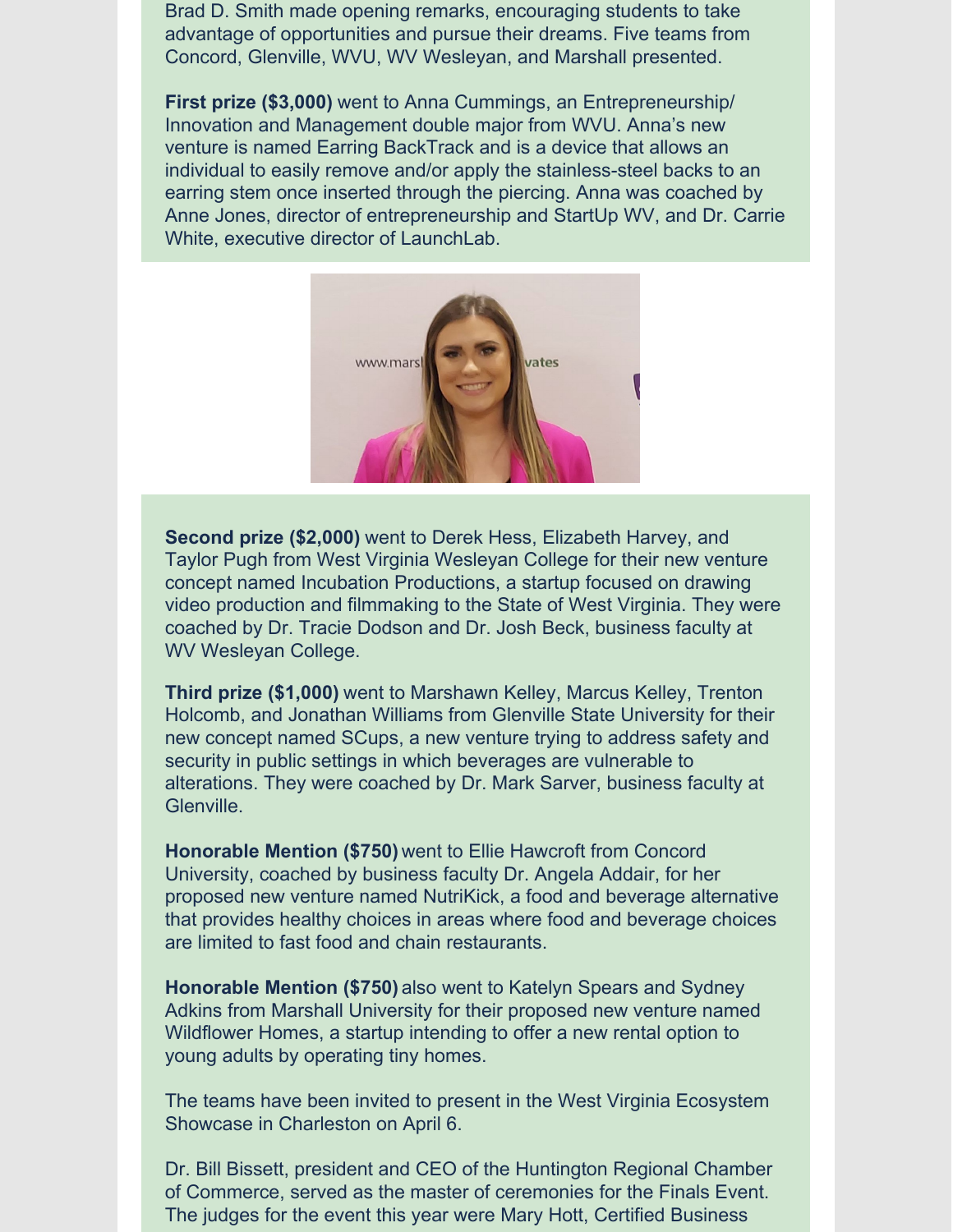Advisor with the WV SBDC; Don Perry, senior VP and investments manager for Kentucky Farmers Bank; Kaylin Jorge, communications manager for the WV Chamber of Commerce; Paula Taylor, founder and owner of Pressing Strategies; and Bill Woodrum, coordinator of the WV Entrepreneurship Network.

The competition was made possible by the generosity of the Robert E. Yancey, Sr. Entrepreneurship Endowment, and Intuit. It was coordinated by Olen York, instructor of entrepreneurship and Jeremy Turner, innovation specialist. Deacon Stone from the RCBI, designed and fabricated the WVIBMC trophies.



## **First Business Ethics Competition**

Marshall's Center for Public Trust student organization held the college's first Ethics Case Competition on Wednesday, March 9 in the Don Morris Room. Case competitions are part of the Lewis College of Business Strategic Plan in that they promote high demand skills such as critical thinking, problem solving, and communication. They also promote experiential learning and external engagement. Undergraduate and graduate students at the Lewis College of Business and Marshall University had the opportunity to apply their values and knowledge to a difficult real-world situation in the inaugural Ethics Case Competition. The competition exposed students to a thought-provoking business ethics case that they could face in their professional careers

The competition featured a case about supply chain ethics and was open to both undergraduate and graduate students. The case analysis could be done in teams up to four students. The teams were asked to complete a written evaluation of the case and if selected for the final round, to evaluate the case via a live oral presentation. The maximum length of the written reports was eight pages. Lewis College of Business faculty served as judges and used an ethical problem-solving rubric to determine the finalists. The deadline for the written reports was Monday, February 14, 2020.

The live presentations consisted of 15 minutes of uninterrupted presentation, followed by five minutes of questions from the judges. Judges were Marie Archambault, associate professor of accounting, Joshua Blanton, adjunct instructor of marketing, and Omar Shariff, OVP Health.